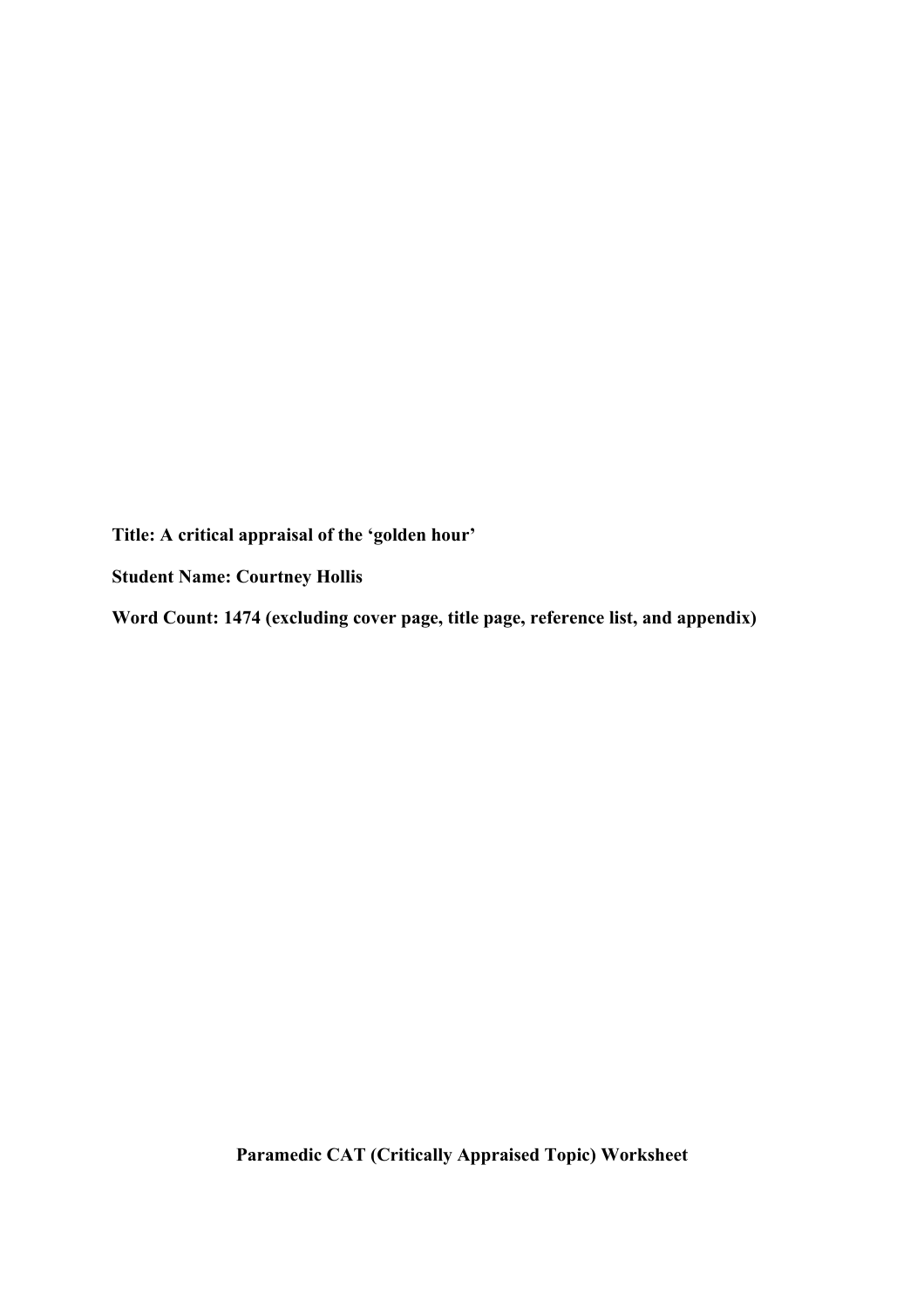**Title:** A critical appraisal of the 'golden hour'

# **Report by:** Courtney Hollis

## **Clinical scenario:**

A call has been received to a multi-systems trauma patient involved in a high-speed motor vehicle accident. Paramedics note the patient has multiple injuries including blunt chest injuries, a closed head injury, a pelvic injury, and multiple limb fractures. The patient is haemodynamically unstable. Paramedics have access to critical care and high acuity resources in a metropolitan area. On scene management of all injuries is possible, however prolongs scene time and time to a major trauma centre.

# **PICO (Population – Intervention – Comparison – Outcome) Question:**

In pre-hospital trauma patients, is the "golden hour" supported by evidence to improve survival and affect patient mortality?

## **Search strategy:**

A search was conducted via two online databases: Medline Ovid and Embase. The search terms, limits, and results are listed in the table below. To review the PRISMA diagram of the search refer to Appendix A.

| Database:    | <b>Search terms:</b>                      | <b>Limitations:</b>         | <b>Results:</b> |
|--------------|-------------------------------------------|-----------------------------|-----------------|
| Medline OVID | (Golden hour, transport time, scene time) | $2013-2019$ , English only, | 63              |
|              | AND (trauma, major trauma, multi-         | humans only, abstracts      |                 |
|              | system trauma) AND (prehospital)          | available                   |                 |
| Embase       | (Golden hour, transport time) AND         | 2015-2019, English only,    | 102             |
|              | (prehospital)                             | humans only, abstracts      |                 |
|              |                                           | available                   |                 |

## **Table 1.0: Search strategy**

**Relevant Papers:** Five (5)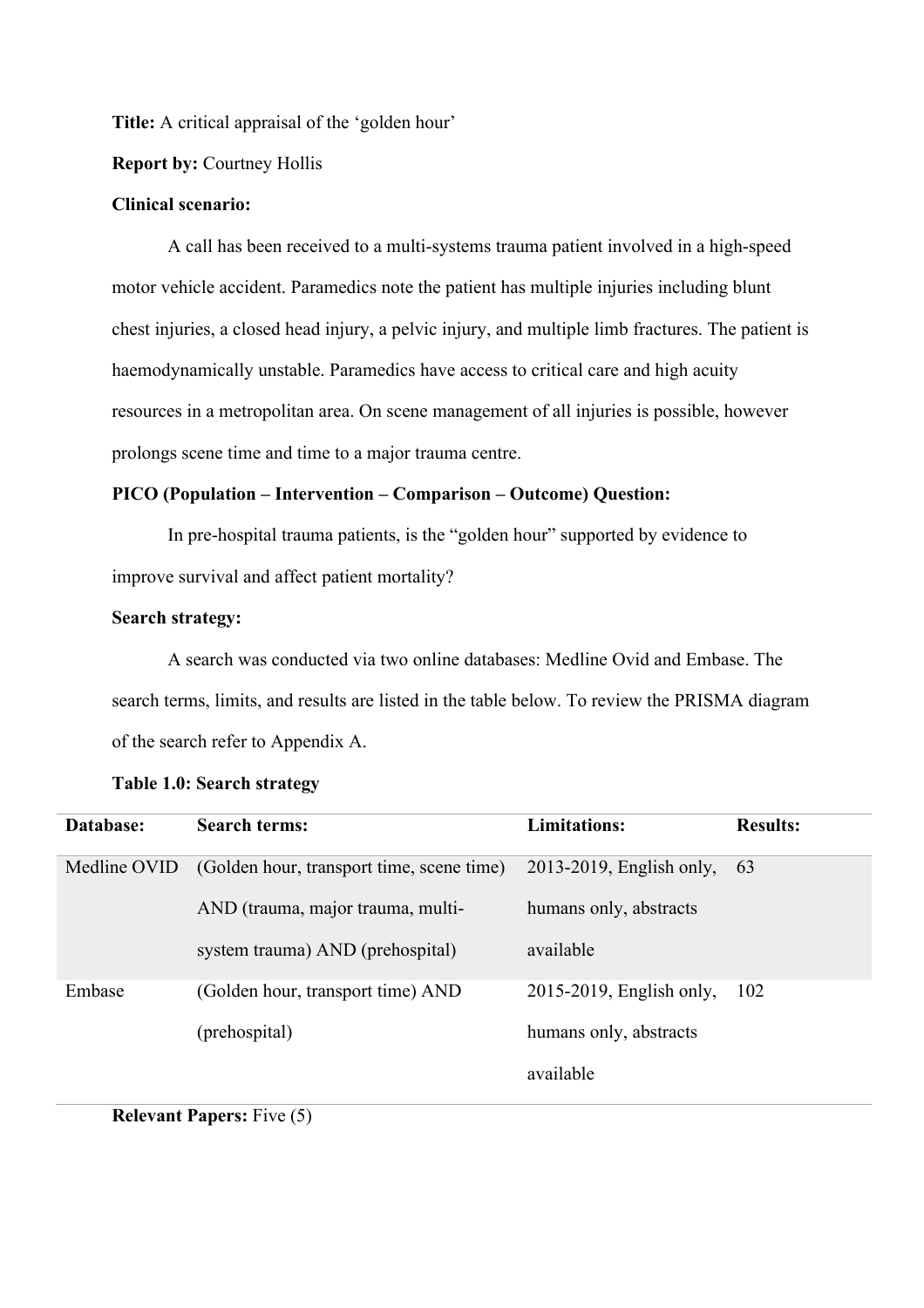| Author, date: | <b>Population:</b> | Design:    | <b>Outcome:</b> | <b>Results:</b> | <b>Strengths and</b>       |
|---------------|--------------------|------------|-----------------|-----------------|----------------------------|
|               |                    |            |                 |                 | <b>Limitations:</b>        |
| (Newgard et   | 2,017              | Randomised | The primary     | There was no    | $(+)$ Annals of            |
| al., $2015$ ) | trauma             | Controlled | outcome was     | overall         | emergency medicine is      |
|               | patients that      | Trial      | to evaluate     | association     | a high-quality journal     |
|               | required           |            | the             | between         | with an impact factor of   |
|               | <b>ALS EMS</b>     |            | association     | prehospital     | 5.352.                     |
|               | within             |            | between out-    | time and        | $(+)$ This is a strong     |
|               | Canada and         |            | of-hospital     | patient         | study (RCT), conducted     |
|               | the U.S.           |            | time and        | outcomes in     | in the last five years.    |
|               | were               |            | patient         | both groups.    | $(+)$ This study consisted |
|               | included in        |            | outcomes.       | The shock       | of a large sample size,    |
|               | the study.         |            | The results     | group           | collecting data from 81    |
|               |                    |            | were based      | requiring early | EMS agencies over          |
|               |                    |            | on two          | critical        | three years.               |
|               |                    |            | groups: shock   | hospital        | $(+)$ The study used       |
|               |                    |            | and TBI. The    | resources       | multivariable logistic     |
|               |                    |            | outcome for     | arriving after  | regression models to       |
|               |                    |            | the shock       | 60 minutes      | test for association       |
|               |                    |            | group was a     | was found to    | between out-of-hospital    |
|               |                    |            | $28$ -day       | have a higher   | time and outcomes in       |
|               |                    |            | mortality and   | $28$ -day       | the two groups.            |
|               |                    |            | for the TBI     | mortality. This | Multiple configurations    |
|               |                    |            | cohort, a 6-    | finding was     | were used to evaluate      |
|               |                    |            | month GOSE      | not observed in | the relationships.         |
|               |                    |            | (Glasgow        | the TBI group.  |                            |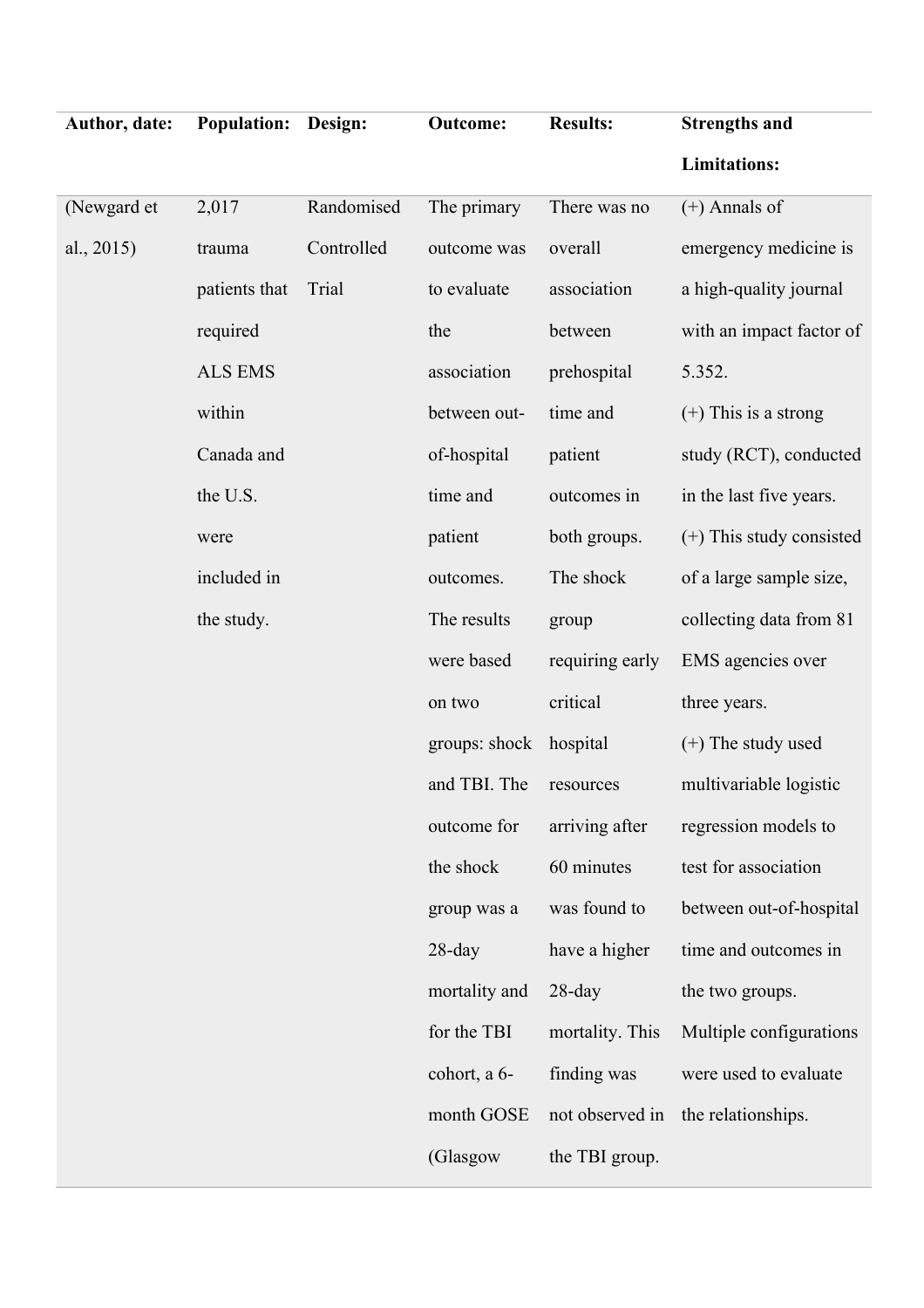|                |             |               | Outcome     |               | $(+)$ To reduce bias in   |
|----------------|-------------|---------------|-------------|---------------|---------------------------|
|                |             |               | Scale       |               | the study, multiple       |
|                |             |               | Extended).  |               | imputations were used     |
|                |             |               |             |               | to handle missing data    |
|                |             |               |             |               | values.                   |
|                |             |               |             |               | $(+)$ The priori for the  |
|                |             |               |             |               | subgroup analysis         |
|                |             |               |             |               | found good plausibility   |
|                |             |               |             |               | for the findings.         |
|                |             |               |             |               | (-) Limitations were      |
|                |             |               |             |               | identified in the study   |
|                |             |               |             |               | such as: EMS provider     |
|                |             |               |             |               | behaviour may allow       |
|                |             |               |             |               | confounding and bias.     |
|                |             |               |             |               | (-) Subgroup analysis'    |
|                |             |               |             |               | (shock group finding an   |
|                |             |               |             |               | association between       |
|                |             |               |             |               | time and outcomes) are    |
|                |             |               |             |               | known to have             |
|                |             |               |             |               | limitations - statistical |
|                |             |               |             |               | efficiency/chance.        |
| (Brown et al., | Data from   | Retrospective | Determining | Multivariate  | (+) Prehospital           |
| 2019)          | 1,625       | study         | the         | logistic and  | emergency care is a       |
|                | trauma      |               | association | log-linear    | good quality journal      |
|                | patients    |               | between     | regression    | with an impact factor of  |
|                | with an ISS |               | prehospital | analysis were | 2.690.                    |
|                |             |               |             |               |                           |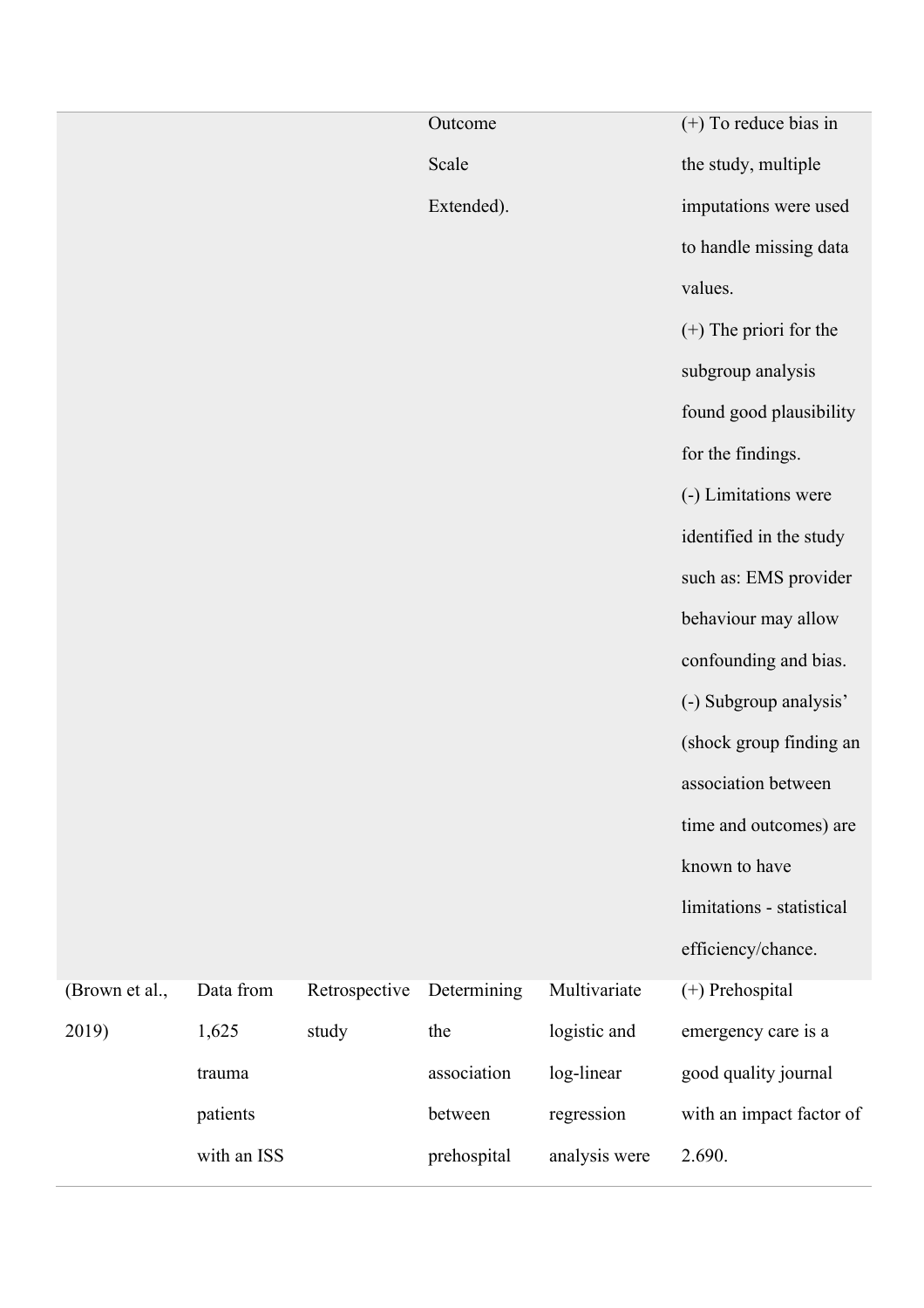| of $>15$ was | time and      | completed.      | $(+)$ This is a strong    |
|--------------|---------------|-----------------|---------------------------|
| collected    | outcomes in   | Inverse         | study (retrospective)     |
| from St      | major trauma  | probability of  | that addresses the PICO   |
| Johns        | patients. The | treatment       | question and was          |
| Ambulance    | primary       | weighting       | conducted recently -      |
| Service      | outcome was   | (IPTW) was      | 2019.                     |
| paramedics   | $a$ 30-day    | used as well.   | $(+)$ This study utilises |
| in Perth,    | mortality,    | No significant  | IPTW to reduce            |
| WA.          | with the      | association     | confounding.              |
|              | secondary     | was found       | $(+)$ The use of          |
|              | outcome       | between pre-    | multivariate logistic and |
|              | being the     | hospital on     | log-linear regression     |
|              | length of     | scene time and  | analysis is beneficial    |
|              | hospital stay | patient         | and helps prevent         |
|              | for 30-day    | mortality.      | confounding.              |
|              | survivors.    | However,        | (-) Limitations were      |
|              |               | longer on-      | identified in the study   |
|              |               | scene time      | including: a small        |
|              |               | resulted in     | sample size that may      |
|              |               | longer hospital | make the study prone to   |
|              |               | stays.          | type II error and an      |
|              |               |                 | inability to measure      |
|              |               |                 | precise pre-hospital      |
|              |               |                 | times due to              |
|              |               |                 | inaccuracies in data      |
|              |               |                 |                           |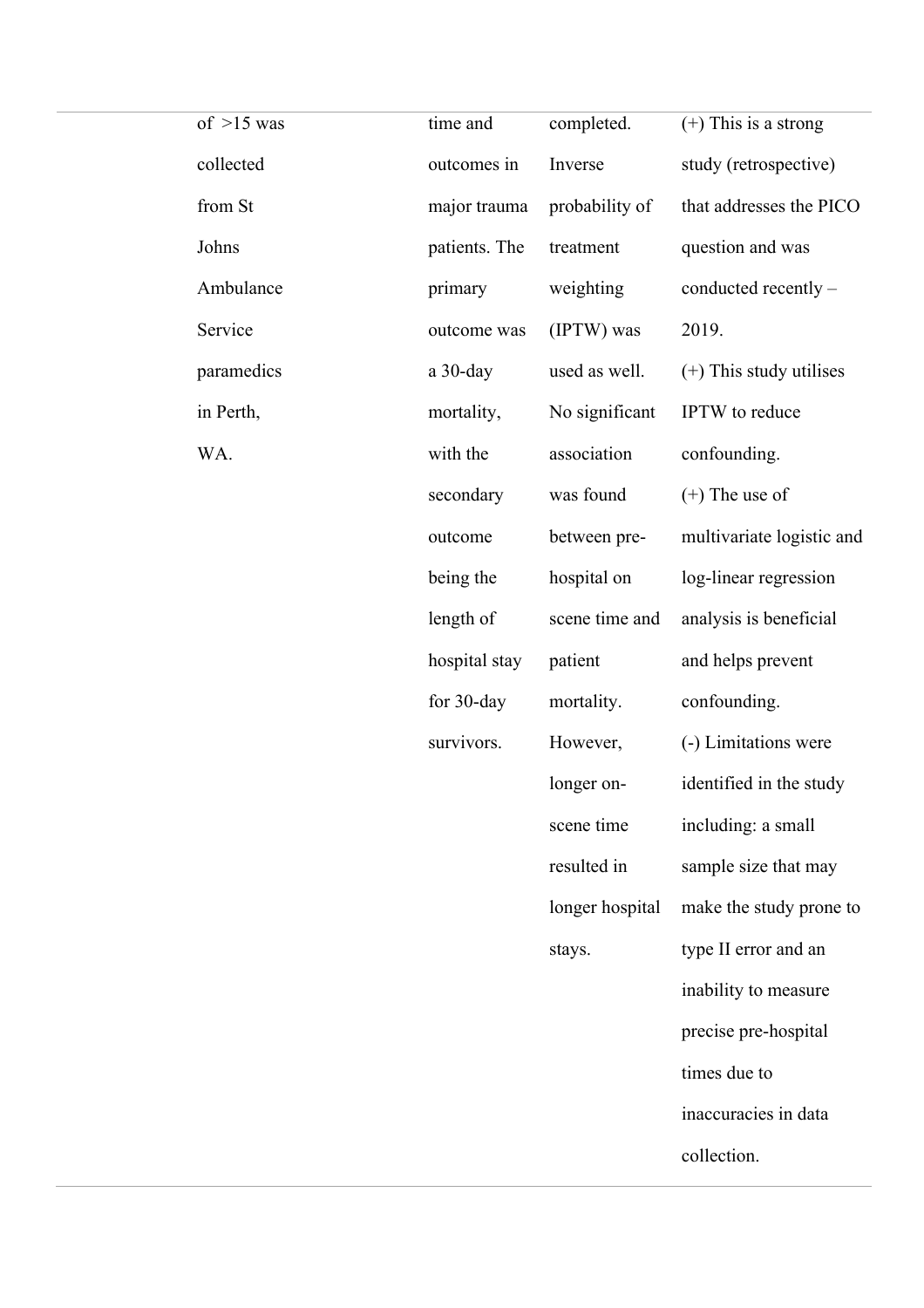| (Maddry et al., | 669 patients   | Retrospective | This study     | The patients    | $(+)$ This is a strong   |
|-----------------|----------------|---------------|----------------|-----------------|--------------------------|
| 2018)           | met the        | study         | was designed   | were separated  | study (retrospective),   |
|                 | criteria (ISS  |               | to determine   | on the basis of | conducted within the     |
|                 | of $>=10$ )    |               | the impact of  | amputation      | last five years.         |
|                 | with either    |               | time from      | and NCTI. The   | (-) Military medical     |
|                 | amputations    |               | <b>MEDEVAC</b> | group with      | research has an impact   |
|                 | or non-        |               | request to     | amputation      | factor of 1.51.          |
|                 | compressibl    |               | arrival to     | and NCTI had    | (-) The sample size of   |
|                 | e torso        |               | medical        | the highest     | the study was 669        |
|                 | injuries.      |               | facilities on  | mortality with  | which is relatively      |
|                 | The data       |               | morbidity      | transport time  | small.                   |
|                 | was            |               | and            | >60 minutes.    | (-) The study was        |
|                 | compiled       |               | mortality.     | The other       | conducted based on       |
|                 | from the       |               |                | groups didn't   | military injuries and    |
|                 | <b>MEDEVAC</b> |               |                | have any        | information. Thus, it    |
|                 | records        |               |                | correlation     | may have an impact on    |
|                 | from the       |               |                | between         | the value of the 'golden |
|                 | U.S.           |               |                | mortality and   | hour' as it was being    |
|                 | military       |               |                | times.          | applied in different     |
|                 | 2011 to        |               |                |                 | settings. The study is   |
|                 | 2014.          |               |                |                 | reflective of combat-    |
|                 |                |               |                |                 | injured patients and not |
|                 |                |               |                |                 | civilian trauma.         |
|                 |                |               |                |                 | (-) The study was        |
|                 |                |               |                |                 | observational and        |
|                 |                |               |                |                 | therefore, not           |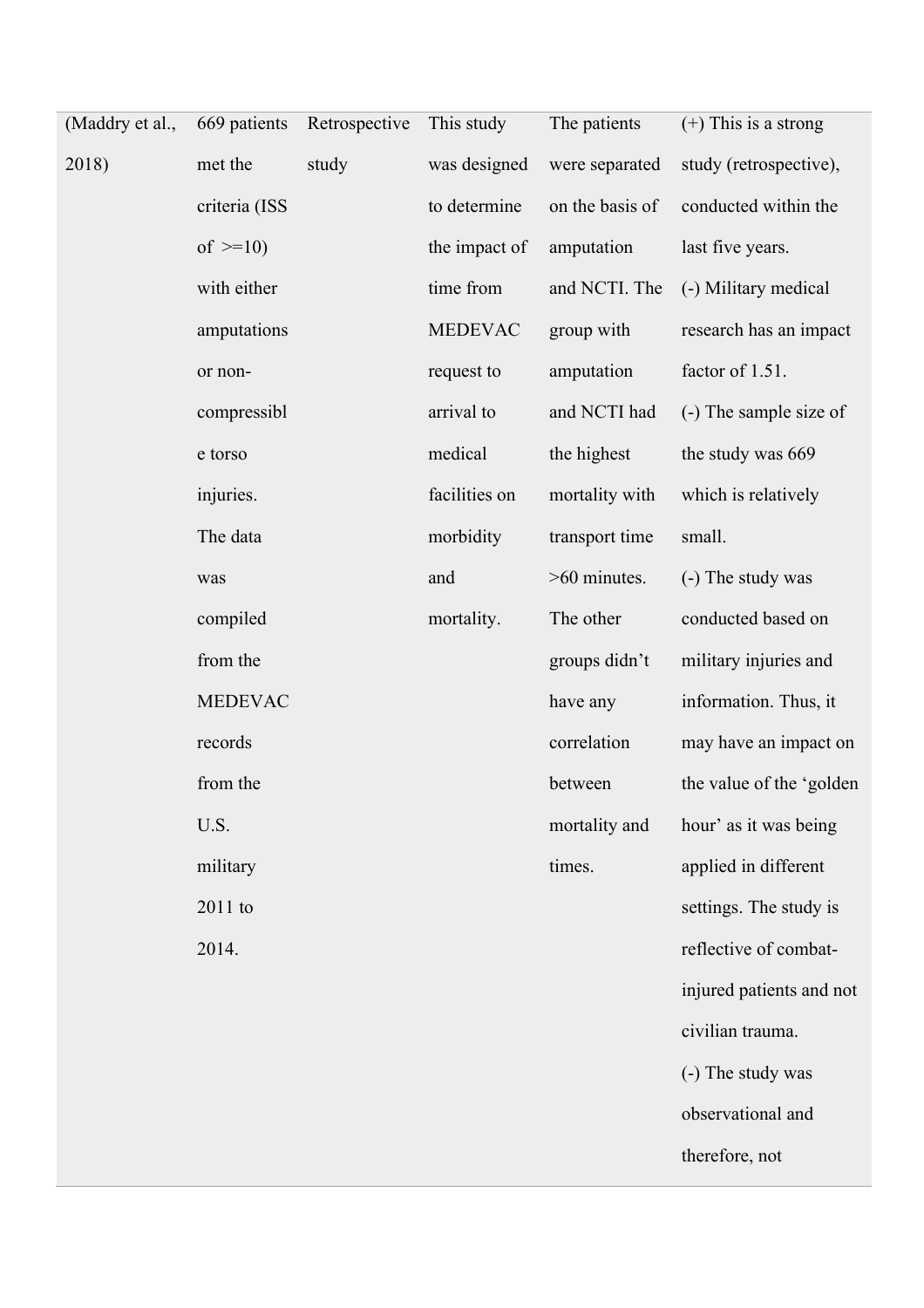randomised. There is potential for bias within the study. (-) The impact of transport time is affected by the availability of prehospital resources and thus, may differ in determining the effectiveness of the 'golden hour' in civilian populations. For this study, severe trauma patients were (+) Prehospital emergency care is a good quality journal with an impact factor of 2.690. (+) This is a recent study, conducted within

from the Korean what impact pre-hospital time has on the survival of severely injured patients. The primary outcome was have an AVPU response of <=V, systolic BP of <90mmHg, or a respiratory rate of <10 or >29. Patients with ISS of <9 the last five years. (+) This study consists of a large sample size: 2,257 patients. (+) The study utilises multi-linear regression

required to:

(Kim et al.,

2017)

EMS trauma

2,257

data

collected

patients had

Cross-

study

sectional

The aim of

this study

determine

was to

registry

throughout

2012.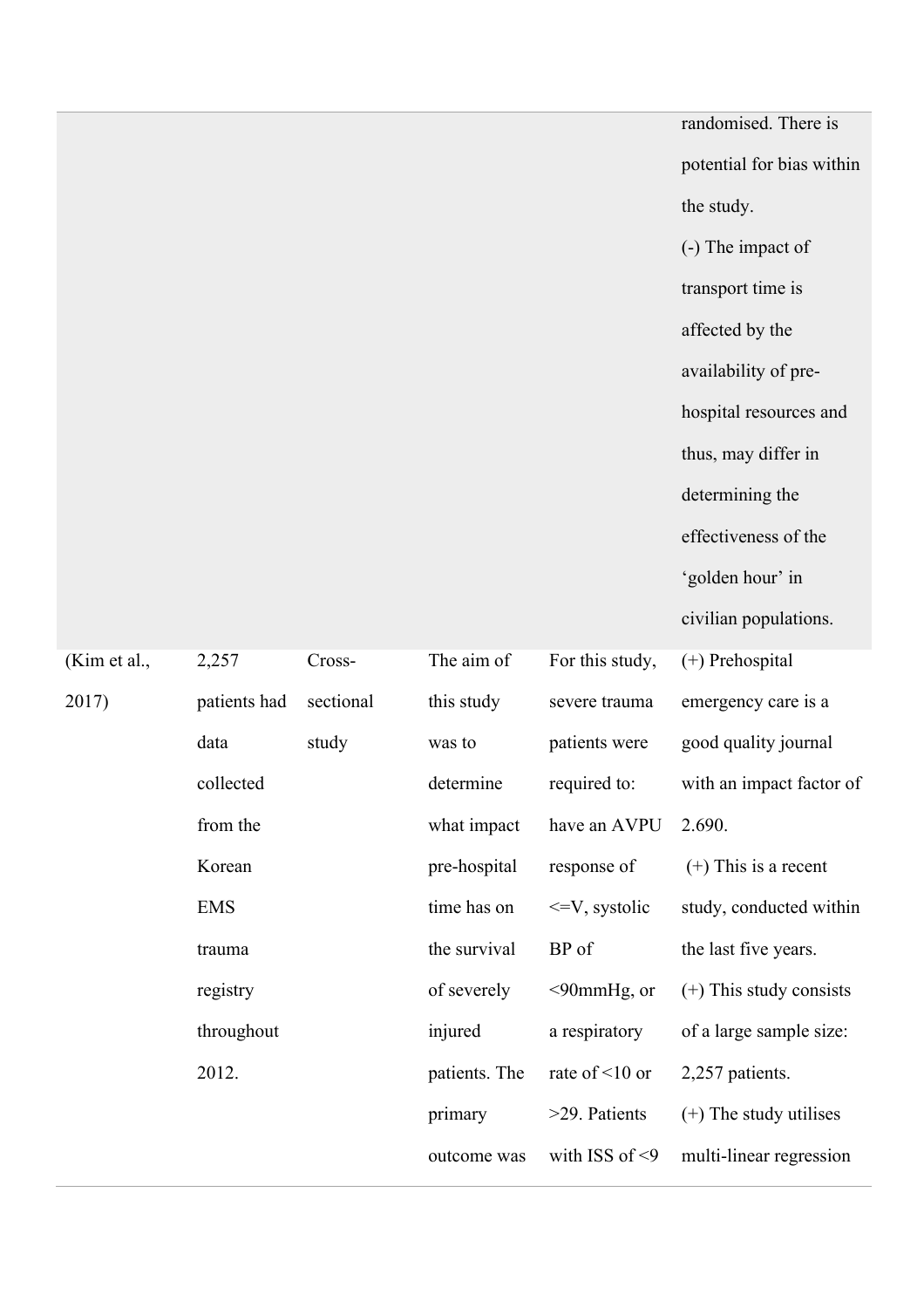|               |               |               | in-hospital   | were excluded.   | analysis to adjust for     |
|---------------|---------------|---------------|---------------|------------------|----------------------------|
|               |               |               | mortality.    | It was found     | confounders.               |
|               |               |               |               | that longer      | (-) Time variables in      |
|               |               |               |               | prehospital      | EMS data collection        |
|               |               |               |               | times didn't     | may not be accurate.       |
|               |               |               |               | increase         | An electrical system       |
|               |               |               |               | mortality.       | was not used.              |
|               |               |               |               |                  | (-) Scene data was used    |
|               |               |               |               |                  | to determine injury        |
|               |               |               |               |                  | severity to meet the       |
|               |               |               |               |                  | inclusion criteria. Thus,  |
|               |               |               |               |                  | patients that              |
|               |               |               |               |                  | deteriorated after initial |
|               |               |               |               |                  | assessment were not        |
|               |               |               |               |                  | included.                  |
| (Dinh et al., | $1,034$ adult | Retrospective | The objective | It was           | $(+)$ Injury has an impact |
| 2013)         | patients      | study         | was to        | concluded that   | factor of 2.137.           |
|               | with severe   |               | determine the | a benefit exists | $(+)$ This study is a      |
|               | head          |               | effect of     | for patients     | strong article             |
|               | injuries      |               | patient       | with severe      | (retrospective).           |
|               | from the      |               | outcomes in   | head injuries    | (+) Multivariable Cox      |
|               | NSW,          |               | the golden    | that arrive to   | proportional hazards       |
|               | Australia     |               | hour of       | hospital         | models were utilised to    |
|               | trauma        |               | trauma.       | earlier.         | adjust for priori in this  |
|               | registry      |               |               | However, the     | study.                     |

time frame

from 2000-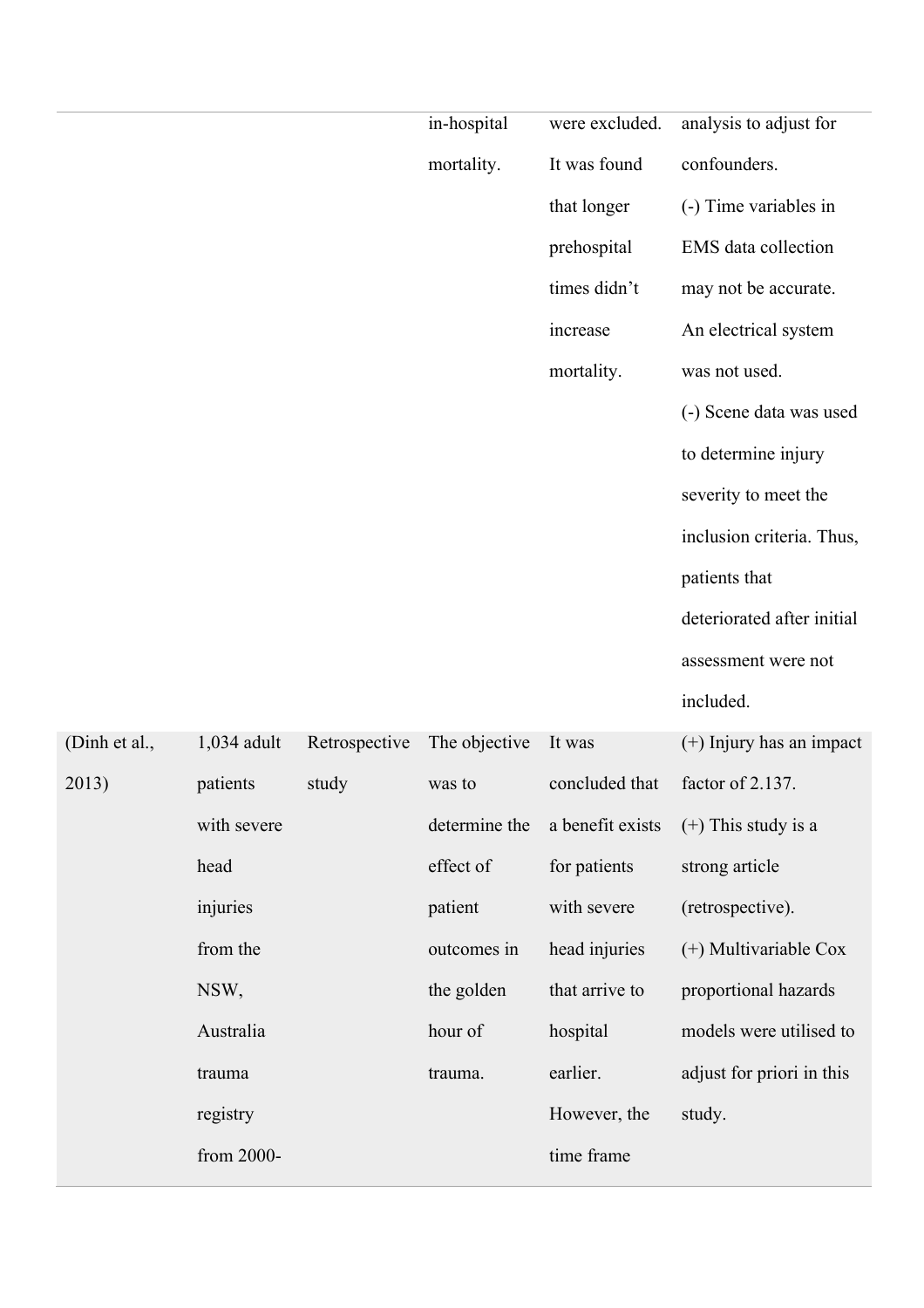| 2011 were | may extend     | (-) This study was       |
|-----------|----------------|--------------------------|
| included. | beyond the     | conducted in 2013.       |
|           | 'golden hour'. | (-) This study was       |
|           | There was      | conducted from a single  |
|           | evidence       | trauma centre registry   |
|           | within the     | with a relatively lower  |
|           | study to       | volume of major trauma   |
|           | support        | patients.                |
|           | improved       | (-) This study only      |
|           | outcomes of    | considers the effects of |
|           | patients that  | the 'golden hour' on     |
|           | arrived after  | head injury patients.    |
|           | the 'golden    | This does not comment    |
|           | hour'.         | on generalised trauma    |
|           |                | patients.                |
|           |                |                          |

# **Comments:**

The 'golden hour' is a concept used to create a sense of urgency within the prehospital field. However after analysing up to date literature, it is evident that the 'golden hour' is not backed by evidence. Numerous studies show that pre-hospital on-scene time either has no association with patient outcomes or benefits the patient.

Majority of the studies within this critical appraisal agree that the 'golden hour' is not backed by evidence. The resources available within the pre-hospital setting in metropolitan areas of developed countries allow for extensive treatment on scene of major trauma patients.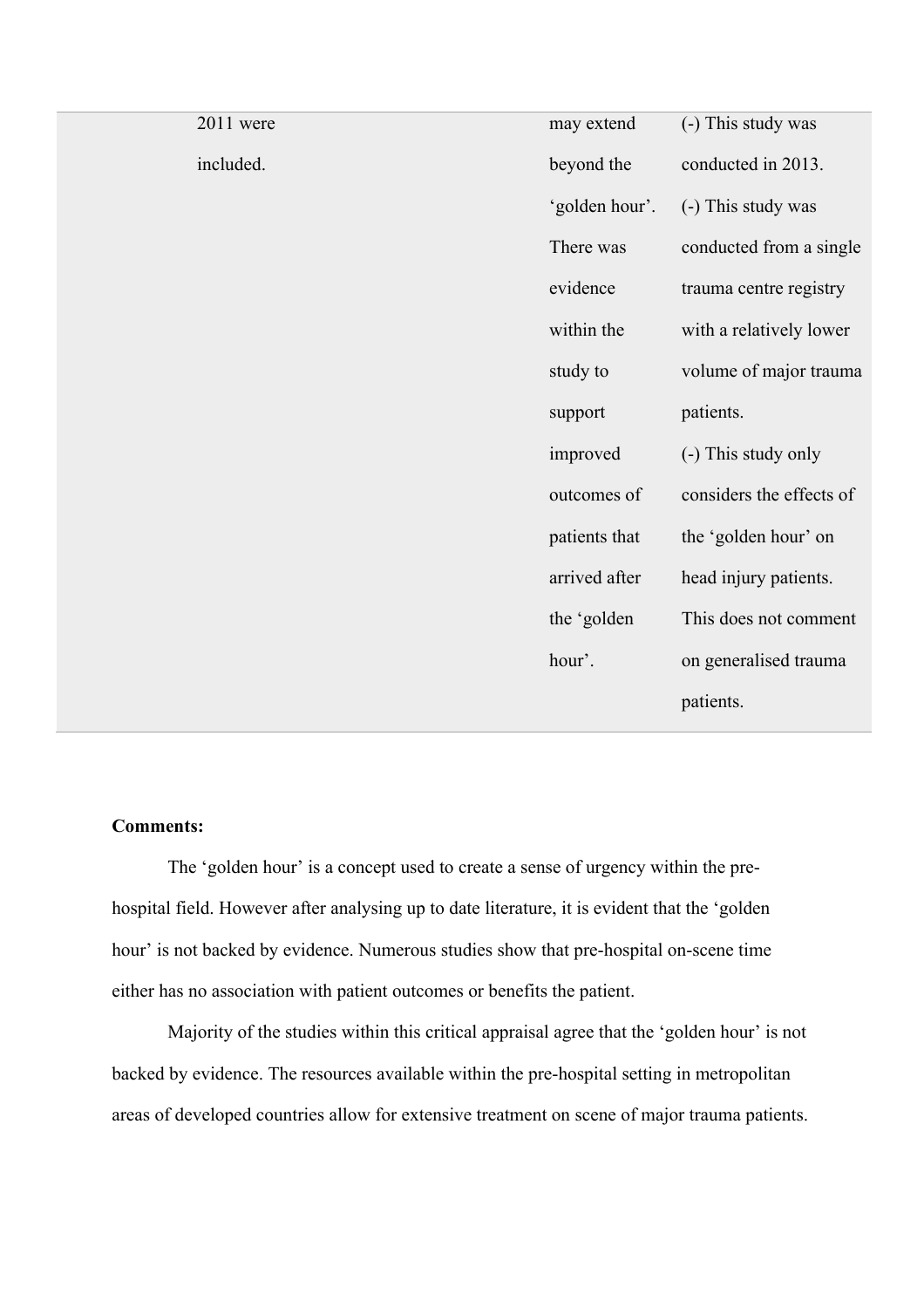As there is limited randomised controlled trials in regard to the 'golden hour' concept, further studies addressing this would be beneficial.

#### **Considerations:**

Based on the findings present, the 'golden hour' concept is not supported by literature. It would be beneficial to consider focusing on the available pre-hospital treatment options and interventions for major trauma, instead of a scene to hospital time of  $<60$ minutes. The interventions available in metropolitan areas mirrors many ED resources. Studies and funds should be invested into the access and implementation of more advanced prehospital interventions.

#### **Clinical points:**

Utilising clinical judgement is vital for management of major trauma patients. As a clinician, identifying the resources required for the patient and how to access that is pertinent. As the pre-hospital setting continues to advance, further management options will become available for trauma patients. Ensuring safe practice and working for the patient's best interests is important.

#### References

- Brown, E., Tohira, H., Bailey, P., Fatovich, D., Pereira, G., & Finn, J. (2019). Longer prehospital time was not associated with mortality in major trauma: A retrospective cohort study. *Prehospital emergency care, 23,* 527-537. https://doi.org/10.1080/10903127.2018.1551451
- Dinh, M. M., Bein, K., Roncal, S., Byrne, C. M., Petchell, J., & Brennan, J. (2013). Redefining the golden hour for severe head injury in an urban setting: The effect of prehospital arrival times on patient outcomes. *Injury, 44,* 606-610. https://doi.org/10.1016/j.injury.2012.01.011